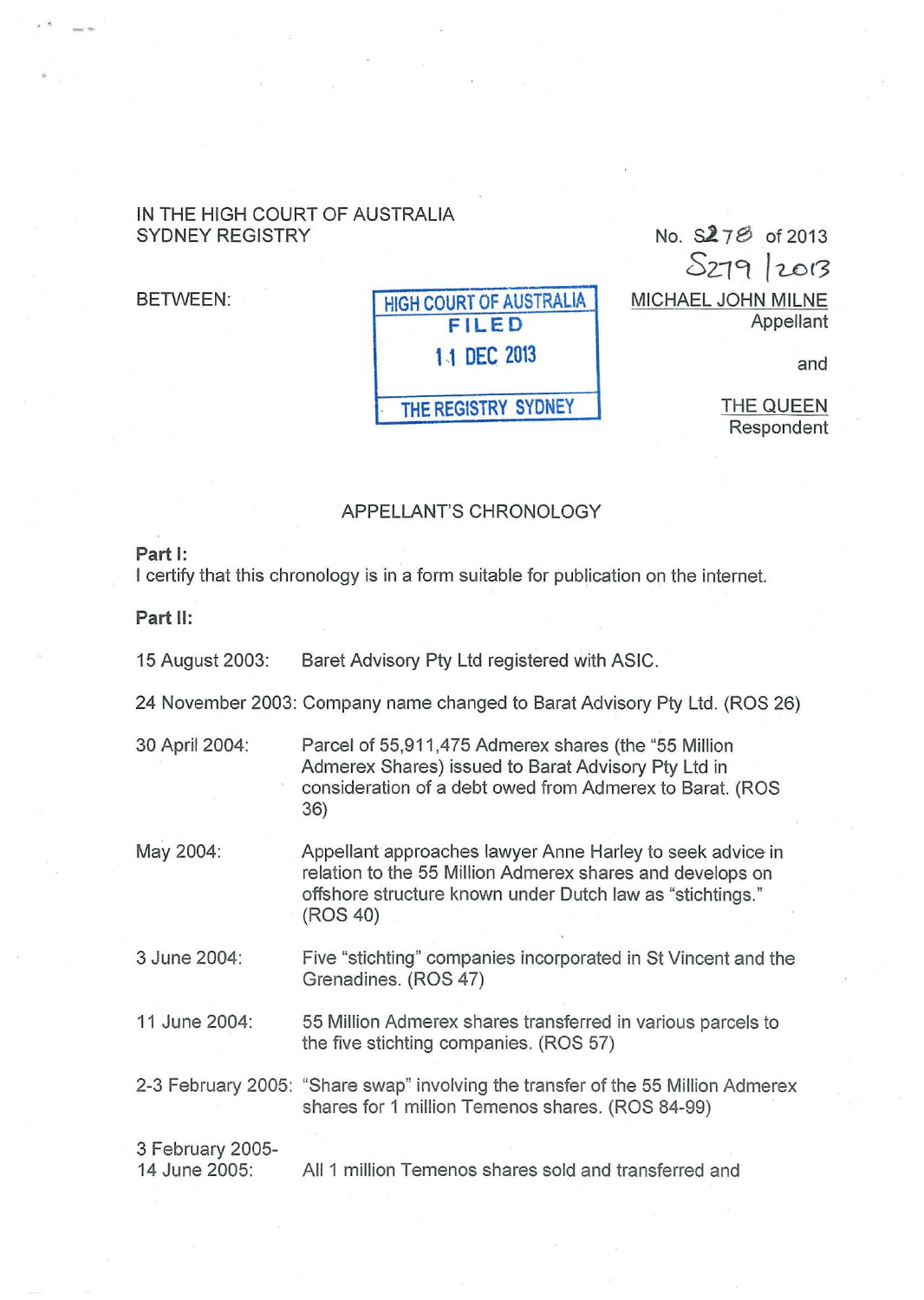proceeds transferred into Challinor Equities SwissFirst Bank Account. (ROS 102) ·

7 March 2005-

10 January 2006: Majority of proceeds of the sale of 1 million Temenos shares (\$5,599,902.61) transferred from Challinor Equities Swiss First Bank Account to Barat Advisory Commonwealth Bank of Australia Bank Account. (ROS 126)

May 2005: Appellant instructs Grant Thornton Accountants to prepare financial tax returns for Barat advisory for financial years ending 2004, 2005, 2006 and outstanding tax returns for himself (ROS 130).

On or around

13 November 2006: Grant Thornton lodged the 2004 and 2005 tax returns for Barat Advisory under instructions from the appellant. (ROS 150)

28 February 2008: Appellant charged

18 October 2010: Trial begins on the Supreme Court of NSW at Sydney..

19 November 2010: Jury returns verdicts of guilty on Count 1 and Count 2.

17 December 2010: Appellant sentenced by Johnson, J.

15-16 August 2011: Appeal against conviction to the NSW Court of Criminal Appeal heard.

2 March 2012: Judgment of NSW Court of Criminal Appeal granting leave to appeal and dismissing appeals against conviction and sentence.

1 July 2013: Application for Special Leave to Appeal against convictions filed with the High Court of Australia.

8 November 2013: Granted special leave to appeal.